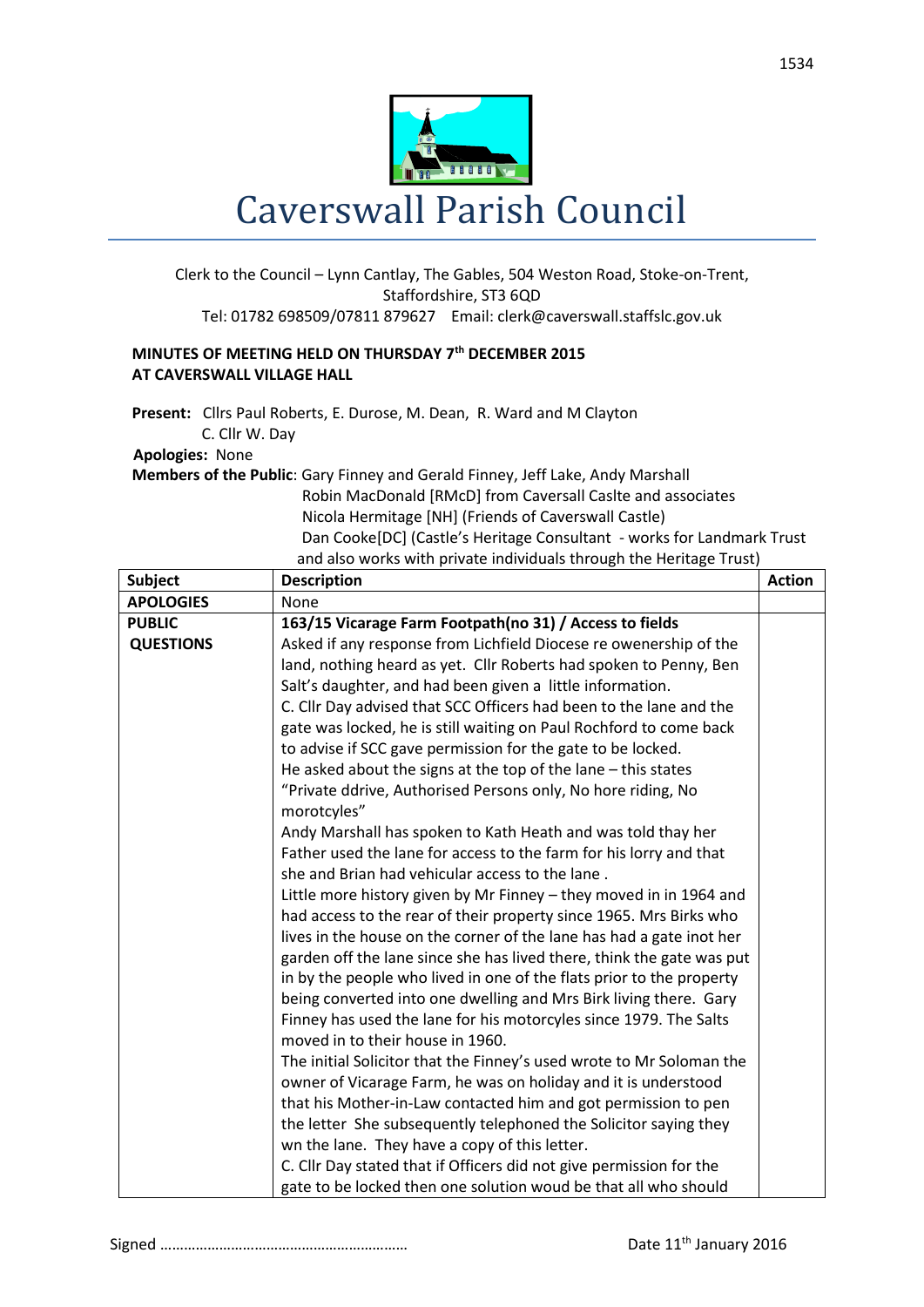| <b>Subject</b>         | <b>Description</b>                                                   | <b>Action</b> |
|------------------------|----------------------------------------------------------------------|---------------|
|                        | have right of access should obtain a key to the lock so they could   |               |
|                        | open it as necessary, any cost would have to be borne by the         |               |
|                        | person requiring a key.                                              |               |
|                        |                                                                      |               |
|                        | Jeff Lake came regarding next years plan to hold a Casra Fest.       |               |
|                        | This is a caharity event and is in aid of Cancer Research and        |               |
|                        | Blookwise (formally Leukemia UK). It will be a funday and want to    |               |
|                        | get all the village involed. Also planning a Mad Cow(mud run) Run    |               |
|                        | - obstacle course around site. In the early stages of planning. Want |               |
|                        | to use the Village Hall but date still to be sorted. Want to use     |               |
|                        | playing field too. Planning to holding various events thoughtout the |               |
|                        | year.                                                                |               |
|                        | This will be put on the January agenda for discussion on use of      |               |
|                        | playing field, Jeff to let Clerk know date when known.               |               |
| <b>MINUTES</b>         | It was resolved that the minutes of the previous month's meeting     |               |
|                        | were to be signed as a true and correct record.                      |               |
| <b>DECLARATION OF</b>  | Cllr Roberts - re planning matters as member of Planning             |               |
| <b>INTEREST</b>        | Committee. He took no part in any discussion re Caverswall Castle    |               |
|                        | and left the room whilst this was being discussed.                   |               |
| <b>REPORTS</b>         | 164/15 County Councillor - nothing to report apart from what         |               |
| <b>COUNTY/DISTRICT</b> | Was discussed in public questions above.                             |               |
| <b>COUNCILLORS</b>     | 165/15 District Councillor - nothing to report.                      |               |
| HANDYMAN/              | 150/15                                                               |               |
| <b>LENGTHSMAN</b>      | Notice board in the Square has been sortedand all 3 benches in the   |               |
| <b>REPORT</b>          | village have been painted.                                           |               |
|                        | <b>HIGHWAYS ISSUES -</b>                                             |               |
| <b>MATTERS ARISING</b> | 166/15 Grids and Drains                                              |               |
| <b>FROM PREVIOUS</b>   | No report                                                            |               |
| <b>MEETINGS</b>        | 167/15 Issues at Roughcote Lane and The Quarry                       |               |
|                        | (153/15, 136/15, 122/15, 106/15, 89/15, 74/15)                       |               |
|                        | On going. Cllr Roberts has sent the group an email with the          |               |
|                        | planning permissions                                                 |               |
|                        | 168/15 Playing Fields                                                |               |
|                        | (154/15, 137/15, 123/15, 107/15, 90/15, 75/15, 21/15, 06/15,         |               |
|                        | 139/14. 126/14, 112/14, 95/14, 82/14, 70/14, 56/14, 42/14, 22/14,    |               |
|                        | 08/14, 165/13, 153/13, 138/13, 126/13, 084/13, 064/13, 049/13,       |               |
|                        | 036/13, 025/13, 010/13, 093/13)                                      |               |
|                        | On going                                                             |               |
|                        | 169/15 Footpaths:                                                    |               |
|                        | (155/15, 138/15. 124/15, 108/15, 91/15, 76/15)                       |               |
|                        | Vicarage Farm - See Public Questions                                 |               |
|                        | Footpath from Green Farm up to Cocking Farm - stile has been         |               |
|                        | blocked at Cocking Farm. Footpath number not known. Clerk to         | Clerk         |
|                        | speak to SCC Rights of Way.                                          |               |
|                        | Footpath that goes through Colliers Farm (Dog Lane) - 2 Alsation     |               |
|                        | dogs always loose and therefore not safe to go through the farm.     | Clerk         |
|                        | Clerk to speak to SCC Rights of Way                                  |               |
|                        | 170/15 Natural Spring in Caverswall:                                 |               |
|                        | (157/15, 154/15)                                                     |               |
|                        | This now seems to be running again therefore no further action       |               |
|                        | needed at present.                                                   |               |
|                        |                                                                      |               |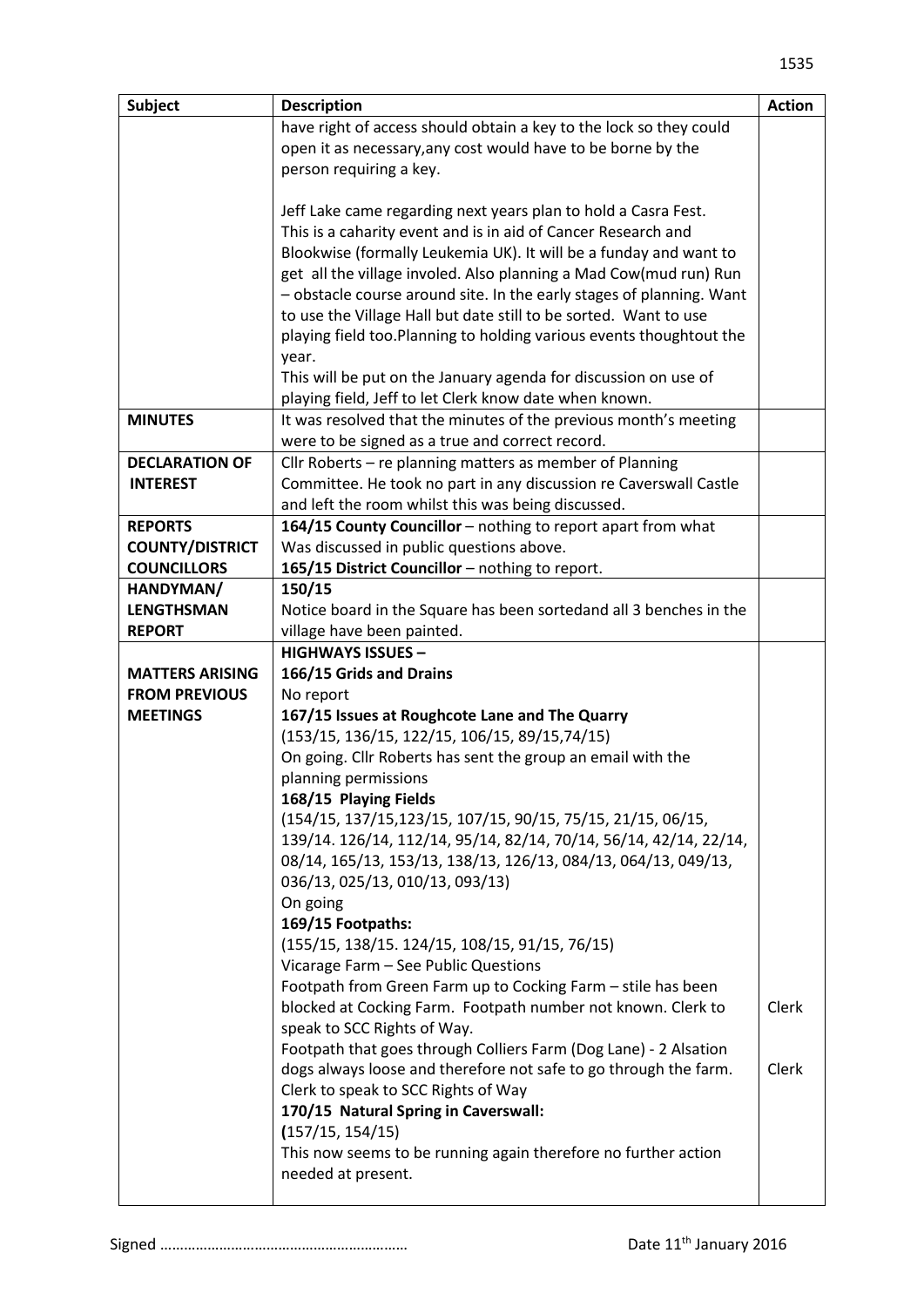| <b>Subject</b> | <b>Description</b>                                                                                                                  | <b>Action</b> |
|----------------|-------------------------------------------------------------------------------------------------------------------------------------|---------------|
|                | 171/15 Caverswall Castle:                                                                                                           |               |
|                | (158/15, 145/15)                                                                                                                    |               |
|                | At this point Robin MacDonald and his party entered the meeting                                                                     |               |
|                | and to prevent any conflict of interest Cllr Roberts left the room for                                                              |               |
|                | the suration of the discussions.                                                                                                    |               |
|                | Cllr Durose took the Chair.                                                                                                         |               |
|                | Mr MacDonald [RMcD] and his 2 associates came to discuss the                                                                        |               |
|                | planning application for a proposed Well Being Centre at Caversall                                                                  |               |
|                | Castle.                                                                                                                             |               |
|                | Dan Cooke [DC] stated that they had surveyed the immediate                                                                          |               |
|                | vicinity as far as Meir Park and have been surprised how positive                                                                   |               |
|                | the feedback has been with regards to plans for the Castle. There                                                                   |               |
|                | have been concerns from both Lodges but RMcD has opened the                                                                         |               |
|                | door to negotiate asking what they whant to do, There has to be a                                                                   |               |
|                | middle ground. Wider opinion needed through social media and                                                                        |               |
|                | letters etc. RMcD stated that there was onlt 1 or 2 against the                                                                     |               |
|                | plans. DC - There have been personality conficts. RMcD -                                                                            |               |
|                | Caverswall Castle Facebook page built up to 1100 people                                                                             |               |
|                | supporting it.                                                                                                                      |               |
|                | Cllr Clayton - 1966-79 Castle nuns still there and was then a<br>residential home for ladies was attached t St Filumenas church. IN |               |
|                | 1993 perission was given to Mr Sergeant to operate as a holiday                                                                     |               |
|                | letting in the turrets. In 2002 the midle part - moathouse - used                                                                   |               |
|                | for holiday lettings.                                                                                                               |               |
|                | RMcD – when he bought the Casite parties were going on in the                                                                       |               |
|                | letting part these were nothing to do with him. If cant use as a                                                                    |               |
|                | dwelling at weekend then need to use for commercial use in the                                                                      |               |
|                | week.                                                                                                                               |               |
|                | DC-Lot of the Castle was destroyred when split – need to have                                                                       |               |
|                | money put back in. Offfset some of the profits back into the                                                                        |               |
|                | building. Historic England - would tell them at this is the only way                                                                |               |
|                | to use the Castle.                                                                                                                  |               |
|                | RMcD - was given licence for Civil Ceromy for weddings - he was                                                                     |               |
|                | lead down this route by the Council. Is prepared to sign a Legal                                                                    |               |
|                | Agreement with the Council to put money back into the property.                                                                     |               |
|                | Average is usually 8-12% he is prepared to agree to 20%.                                                                            |               |
|                | DC - Castle has a high national significance. Proposal will put                                                                     |               |
|                | Caverswall back on the map. Proposal would overflow back into the                                                                   |               |
|                | village, Only other option is this is not approved would be to sell to                                                              |               |
|                | a developer who would divide the Castle into a number of houses.                                                                    |               |
|                | C.Cllr Day asked about objections to the proposals.                                                                                 |               |
|                | RMCD - No objections to current application knows but have many                                                                     |               |
|                | in favour.                                                                                                                          |               |
|                | Nicola Hermitage [NH] - Spoken to West Lodge residents aand                                                                         |               |
|                | East Lodge and have taken on board all comments.                                                                                    |               |
|                | RMcD - access would only be from West Lodge entrance. East                                                                          |               |
|                | Lodge entrance would only be unsed in an emergency.                                                                                 |               |
|                | Cllr Durose asoed how a 106 agreenmnt would work. RMcD - last                                                                       |               |
|                | time refused as wouldn't do an agreement. Been advised by his                                                                       |               |
|                | architect to offer 10% but he wants to offer 20%. He's offering a<br>Legal Agreement with SMDC which is more than they want. Castle |               |
|                | has to be aintained to a high standard.                                                                                             |               |
|                |                                                                                                                                     |               |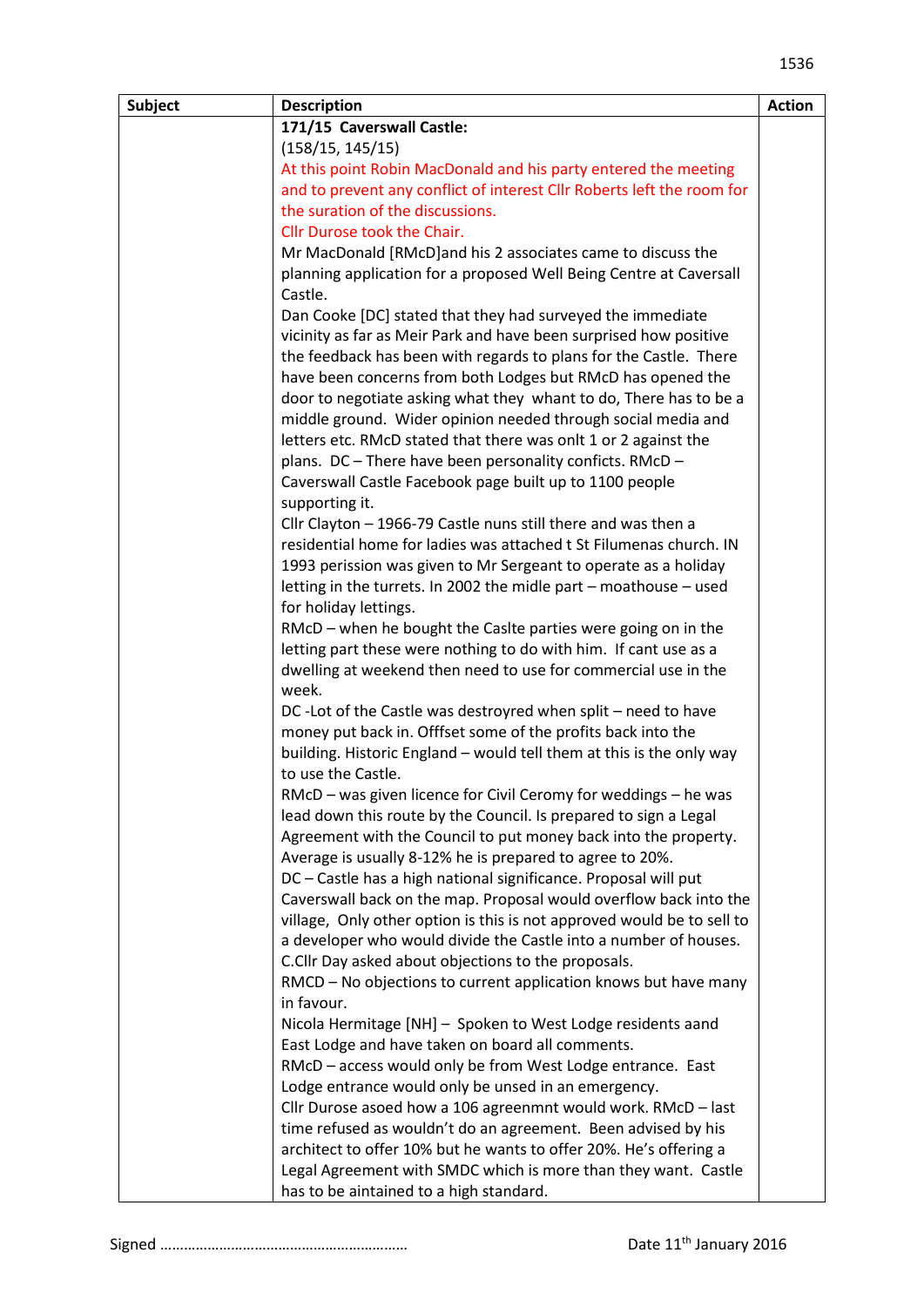| <b>Subject</b> | <b>Description</b>                                                                          | <b>Action</b> |
|----------------|---------------------------------------------------------------------------------------------|---------------|
|                | C. Cllr Day - stated that SMDC are asking for an agreement because                          |               |
|                | of all the "dirty water" that has gone in the past.                                         |               |
|                | RMcD - Plannning process taking longer than it should.                                      |               |
|                | In the past there have been some issues with the wedding use, its                           |               |
|                | all about the building now, has spent the best part of £1million on                         |               |
|                | it so far. The proposed use is more benign than dwellings and                               |               |
|                | neeed to move it forward.                                                                   |               |
|                | Cllr Durose - the access road need lot of work - will this be done?                         |               |
|                | RMcD - Yes as it will be the main access, Want ot keep traffic out                          |               |
|                | of the village so come from Catchums Corner. He believes this                               |               |
|                | business will be comerciallty viable. There will be no vehicle use                          |               |
|                | through the village apart from maybe an odd lorry. East Lodge                               |               |
|                | already compromised ith its position and has already got other                              |               |
|                | issues.                                                                                     |               |
|                | Cllr Ward - for long time thinks something need doing with the                              |               |
|                | Castle. The application is very much in line with Well Being Centre                         |               |
|                | but it alos implies that it will be used as a Hotel Spa.                                    |               |
|                | RMcD - Lots of historic photos put on Facebook page ie                                      |               |
|                | champagne in rooms. Application says Hotel Spa only to let people                           |               |
|                | know what "well being" is.                                                                  |               |
|                | Cllr War $-$ it is very misleading.                                                         |               |
|                | RMcD - there could be some weekend use but would only be for                                |               |
|                | the "well being" use but culd be packages of 4, 5,7 days. He is                             |               |
|                | loking for transparency of use.                                                             |               |
|                | Cllr Ward - Council see it as a Boutique Hotel                                              |               |
|                | RMcD - not viable and wouldn't worry about this.                                            |               |
|                | Cllr Ward - Undersatnd why 106 agreement being done but how                                 |               |
|                | will the funding be policed?<br>RMcD - The Castle is his best asset so in his interest too. |               |
|                | Cllr Ward - Asked what Nicola's link was to the Castle.                                     |               |
|                | NH - Knows RMcD for long time and felt like he and the castle                               |               |
|                | needed some help s left her job and is not working for RMcD.                                |               |
|                | Started "Friends of Caverswall Castle" group which is very much in                          |               |
|                | its infancy.                                                                                |               |
|                | Cllr Clayton - expect you would get lots of people attending an                             |               |
|                | Open Day just for nostalgia.                                                                |               |
|                | RMcD - Cant have one as SMDC say they would presecute him                                   |               |
|                | which he was told would happen if the School children came to                               |               |
|                | visit the castle, which he thought unfair.                                                  |               |
|                | Cllr Ward - asked DC what his job/role was.                                                 |               |
|                | DC - Works for Landmark Trust and also side line work for private                           |               |
|                | people/companies through Heritage Trust. He wants to be a bridge                            |               |
|                | between RMcD and all others. He lives in Rough Close but covers                             |               |
|                | Wales and Mid England for the Landmark Trust.                                               |               |
|                | Cllr Ward - Asked about the Enforcement issue fine some of which                            |               |
|                | was to come to the Parish Council for the benefit of the whole                              |               |
|                | Parish community. RMcD - all of the £100,000 has now been to                                |               |
|                | SMDC.                                                                                       |               |
|                | C Cllr Day - Meeting has been helpful and very constructive for all.                        |               |
|                | Cllr Ward - asked if this meeting would be reported on the Caslte                           |               |
|                | Facebook page and was told that it wouldn't.                                                |               |
|                |                                                                                             |               |